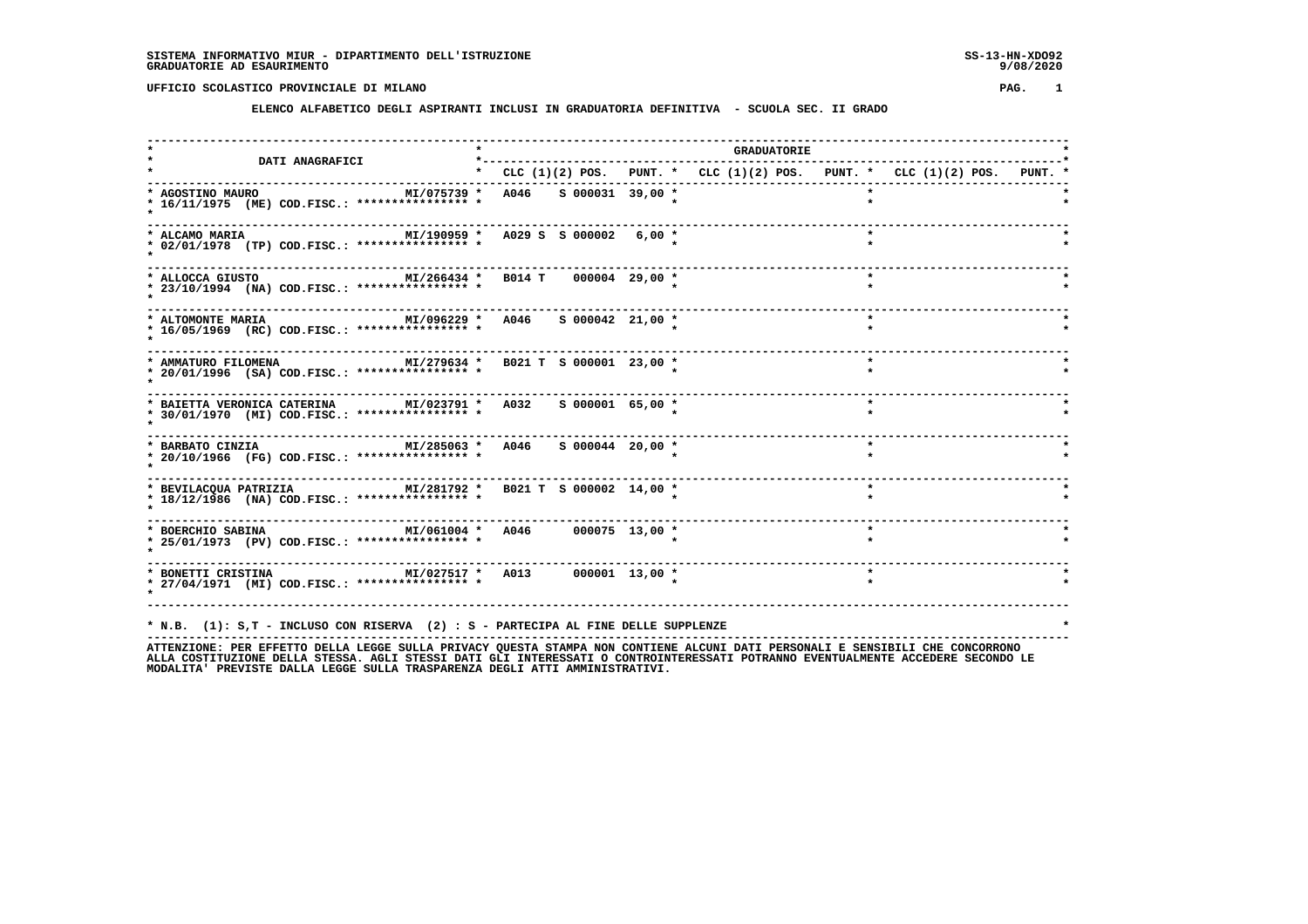**ELENCO ALFABETICO DEGLI ASPIRANTI INCLUSI IN GRADUATORIA DEFINITIVA - SCUOLA SEC. II GRADO**

| <b>DATI ANAGRAFICI</b>                                                                                        | *-----------                      |  | <b>GRADUATORIE</b>                                                            |
|---------------------------------------------------------------------------------------------------------------|-----------------------------------|--|-------------------------------------------------------------------------------|
|                                                                                                               |                                   |  | * CLC $(1)(2)$ POS. PUNT. * CLC $(1)(2)$ POS. PUNT. * CLC $(1)(2)$ POS. PUNT. |
| * BOVINO CLAUDIO<br>* 07/03/1969 (NA) COD.FISC.: **************** *                                           | MI/062760 * A046 S 000011 68,00 * |  |                                                                               |
| MI/285550 * A046<br>* BRUNO ROSA MARIA<br>* 01/01/1967 (CZ) COD.FISC.: **************** *                     | $S$ 000064 14,00 *                |  |                                                                               |
| * CALAUTTI BRUNO<br>* 15/08/1979 (RC) COD.FISC.: **************** *                                           |                                   |  |                                                                               |
| * CAMPAGNA STEFANIA<br>* 04/06/1970 (RC) COD.FISC.: **************** *                                        | MI/063213 * A046 S 000054 15,00 * |  |                                                                               |
| MI/060157 * A046 000033 38,00 *<br>* CAPORALI NICOLA<br>* 21/06/1972 (PG) COD.FISC.: **************** *       |                                   |  | $\star$                                                                       |
| MI/080889 * A009 S 000002 51,00 *<br>* CASTELLANO RICCARDO<br>* 02/04/1972 (MI) COD.FISC.: **************** * |                                   |  | $\star$                                                                       |
| * CASTRONOVO ANTONELLA MI/166820 * A046<br>* 05/10/1962 (AG) COD.FISC.: **************** *                    | S 000012 68,00 *                  |  | $\star$                                                                       |
| * 07/12/1960 (SA) COD.FISC.: **************** *                                                               |                                   |  | $\star$                                                                       |
| * CHICCO RITA $M1/285347$ * A046 \$ 000019 57,00 *<br>* 08/06/1962 (BA) COD.FISC.: **************** *         |                                   |  | $\star$                                                                       |
| MI/063571 * A046 S 000053 16,00 *<br>* CIRCOSTA DOMENICO<br>* 18/01/1960 (RC) COD.FISC.: **************** *   |                                   |  | $\star$                                                                       |
| * N.B. (1): S,T - INCLUSO CON RISERVA (2) : S - PARTECIPA AL FINE DELLE SUPPLENZE                             |                                   |  |                                                                               |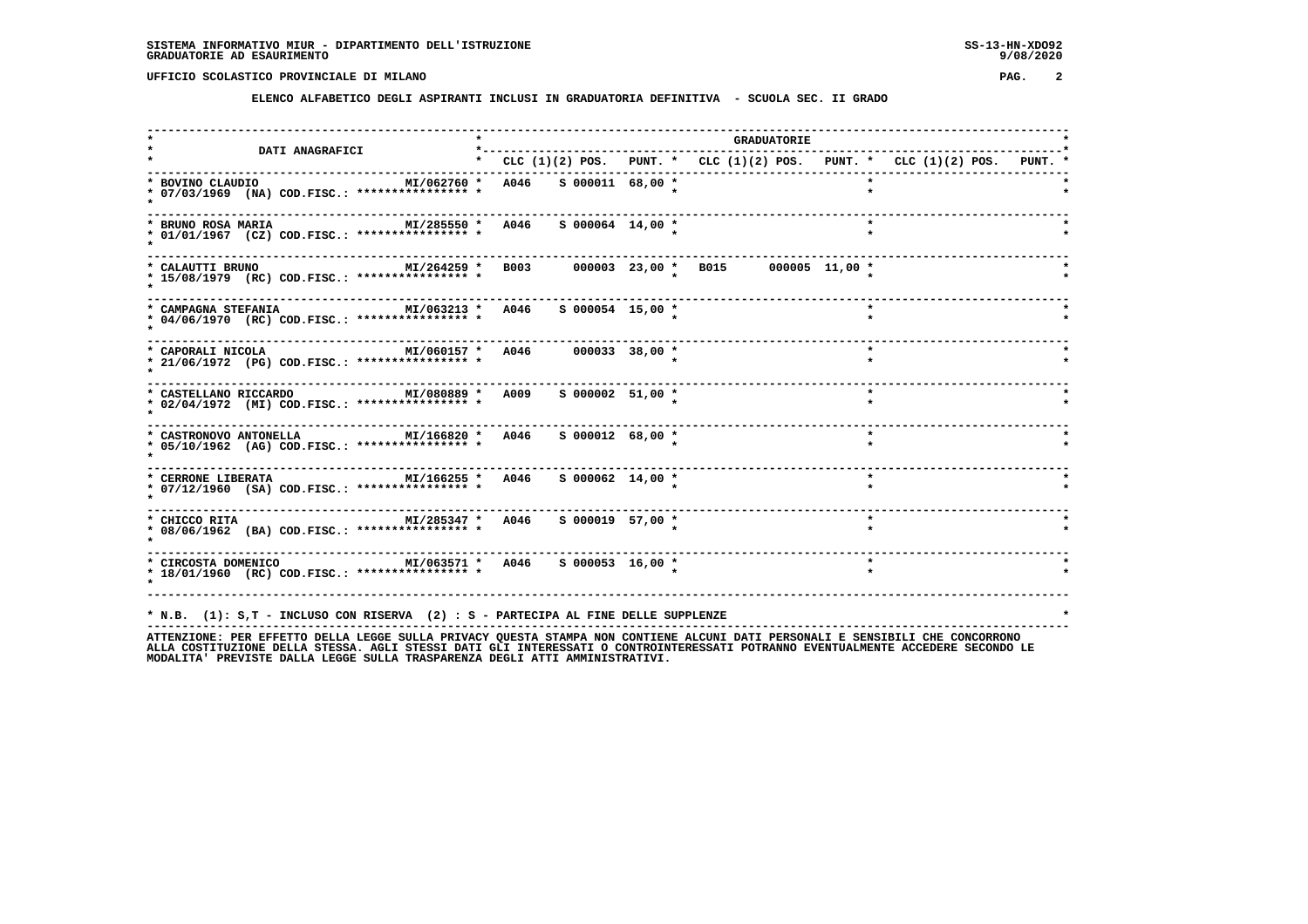**ELENCO ALFABETICO DEGLI ASPIRANTI INCLUSI IN GRADUATORIA DEFINITIVA - SCUOLA SEC. II GRADO**

| <b>DATI ANAGRAFICI</b>                                                                                                                                                                                            | *------------------------------------- |  | <b>GRADUATORIE</b>                                                        |         |  |
|-------------------------------------------------------------------------------------------------------------------------------------------------------------------------------------------------------------------|----------------------------------------|--|---------------------------------------------------------------------------|---------|--|
|                                                                                                                                                                                                                   |                                        |  | * CLC (1)(2) POS. PUNT. * CLC (1)(2) POS. PUNT. * CLC (1)(2) POS. PUNT. * |         |  |
| * CLEMENTE MARIA ANTONIETTA MI/110557 * A009 S 000003 49,00 *<br>* 29/01/1963 (FG) COD.FISC.: **************** *                                                                                                  |                                        |  |                                                                           |         |  |
| MI/285392 * A046 S 000017 63,00 *<br>* COLLIA NADIA<br>* 15/01/1966 (VV) COD.FISC.: **************** *                                                                                                            |                                        |  |                                                                           |         |  |
| MI/166167 * A046 S 000039 26,00 *<br>* COLLICA LEONARDO<br>* 13/10/1958 (AG) COD.FISC.: **************** *                                                                                                        |                                        |  |                                                                           | $\star$ |  |
| * CONTINI ETTORE<br>* 04/08/1956 (SS) COD.FISC.: **************** *                                                                                                                                               | MI/004248 * A029 S 000001 391,00 *     |  |                                                                           | $\star$ |  |
| * CORNACCHIA ANTONIO<br>* 11/03/1982 (AV) COD.FISC.: **************** *                                                                                                                                           | MI/245279 * B026 T S 000001 12,00 *    |  |                                                                           |         |  |
| * COSTANZO ISABELLA<br>* 06/06/1958 (KR) COD.FISC.: **************** *                                                                                                                                            | MI/064399 * A046 S 000023 45,00 *      |  |                                                                           | $\star$ |  |
| * CURRAO GIUSEPPE CLAUDIO MI/030681 * A046 S 000027 43,00 *<br>* 23/02/1964 (MI) COD.FISC.: **************** *                                                                                                    |                                        |  |                                                                           | $\star$ |  |
| * 08/07/1961 (CS) COD.FISC.: **************** *                                                                                                                                                                   |                                        |  |                                                                           |         |  |
| * 13/06/1994 (ME) COD.FISC.: **************** *                                                                                                                                                                   |                                        |  |                                                                           |         |  |
| .<br>* D'AMATO DOMENICO ANTONIO MI/285332 * A046 S 000060 15,00 *<br>* 27/10/1964 (RC) COD.FISC.: **************** *                                                                                              |                                        |  |                                                                           | $\star$ |  |
| * N.B. (1): S,T - INCLUSO CON RISERVA (2) : S - PARTECIPA AL FINE DELLE SUPPLENZE<br>ATTENTIONE. OF FEDERAL ARILLA LECCE CULLA DOTUACY OUFCRA CRANDA NON CONTIENT ALCUNI DATI DEDCONALI F CENCIDILI CUF CONCODONO |                                        |  |                                                                           |         |  |

ATTENZIONE: PER EFFETTO DELLA LEGGE SULLA PRIVACY QUESTA STAMPA NON CONTIENE ALCUNI DATI PERSONALI E SENSIBILI CHE CONCORRONO<br>ALLA COSTITUZIONE DELLA STESSA, AGLI STESSI DATI GLI INTERESSATI O CONTROINTERESSATI POTRANNO EV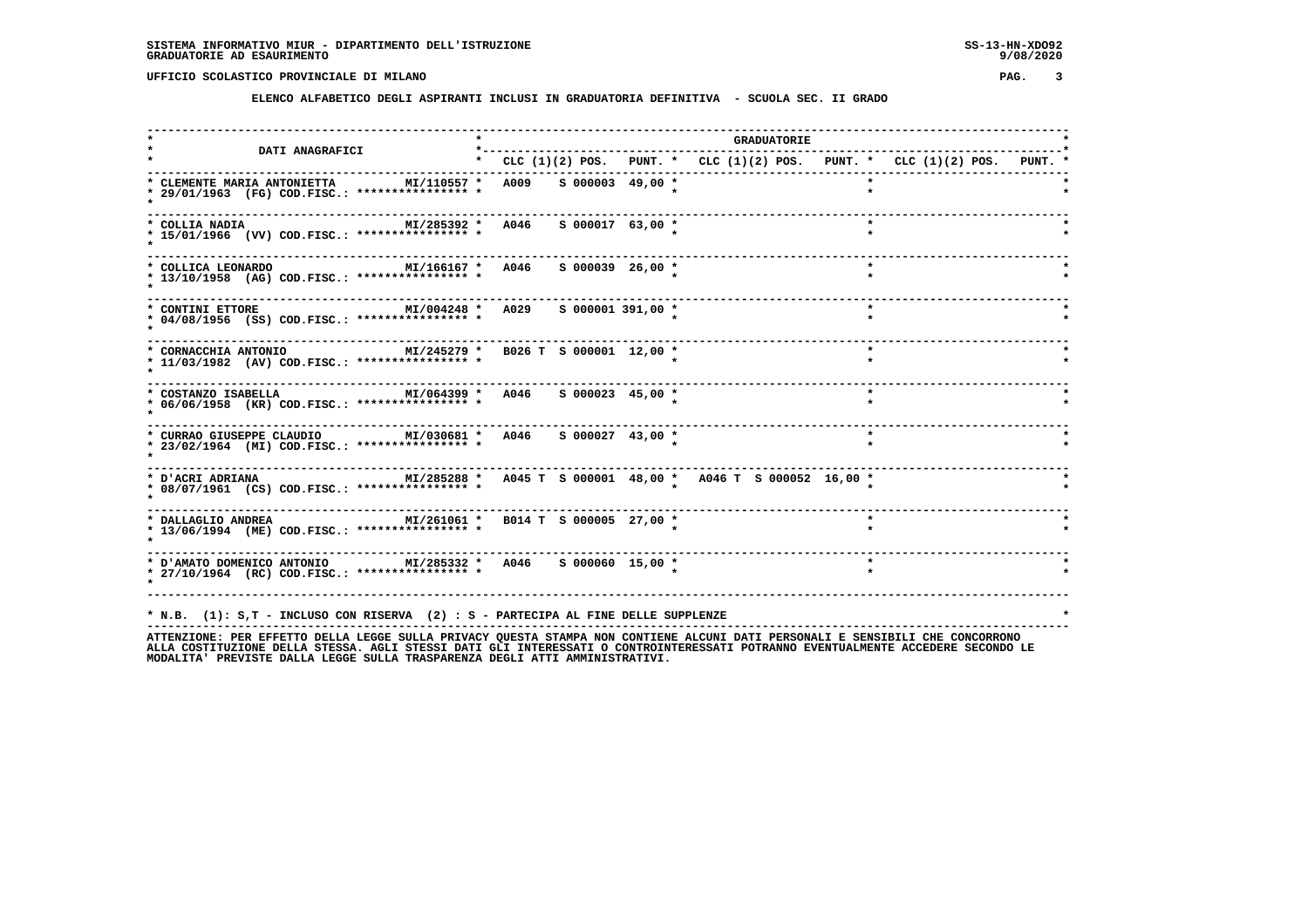**ELENCO ALFABETICO DEGLI ASPIRANTI INCLUSI IN GRADUATORIA DEFINITIVA - SCUOLA SEC. II GRADO**

| <b>DATI ANAGRAFICI</b>                                                                                                                  |  |                    |                                                                           | <b>GRADUATORIE</b> |         |  |  |
|-----------------------------------------------------------------------------------------------------------------------------------------|--|--------------------|---------------------------------------------------------------------------|--------------------|---------|--|--|
|                                                                                                                                         |  |                    | * CLC (1)(2) POS. PUNT. * CLC (1)(2) POS. PUNT. * CLC (1)(2) POS. PUNT. * |                    |         |  |  |
| MI/109401 * A037 S 000001 22,00 *<br>* D'ANGIOLILLO GIOVANNI<br>* 29/11/1963 (SA) COD.FISC.: **************** *                         |  |                    |                                                                           |                    |         |  |  |
| MI/285541 * B006<br>* DE CESARE MASSIMO<br>* 06/06/1962 (NA) COD.FISC.: **************** *                                              |  | $S$ 000001 11,00 * |                                                                           |                    |         |  |  |
| MI/062981 * A046 S 000050 16,00 *<br>* DE PALMA ROSSELLA<br>* 13/02/1968 (FG) COD.FISC.: **************** *                             |  |                    |                                                                           |                    | $\star$ |  |  |
| MI/285537 * A046 S 000077 12,00 *<br>* DE TRIZIO MARIA<br>* 08/06/1961 (BA) COD.FISC.: **************** *                               |  |                    |                                                                           |                    | $\star$ |  |  |
| -----------------------------<br>* DI BLASI ROSARIO<br>* 30/03/1969 (ME) COD.FISC.: **************** *                                  |  |                    | MI/285545 * B003 T S 000001 36,00 * B015 T S 000002 12,00 *               |                    |         |  |  |
| MI/191322 * A046 S 000056 15,00 *<br>* DI CHIARA FILIPPO<br>* 10/12/1970 (AV) COD.FISC.: **************** *                             |  |                    |                                                                           |                    | $\star$ |  |  |
| * DI GIOVINAZZO VIVIANA $M1/082367$ * A046 \$ 000006 92,00 *<br>* 07/10/1976 (MI) COD.FISC.: **************** *                         |  |                    |                                                                           |                    | $\star$ |  |  |
| * ERRA PAOLA                               MI/285110 *   A046     5 000036   30,00 *<br>* 18/08/1969 (SA) COD.FISC.: **************** * |  |                    |                                                                           |                    | $\star$ |  |  |
| * FALIVENA ANNA                         MI/285476 *   A046     S 000030   40,00 *<br>* 25/05/1967 (SA) COD.FISC.: **************** *    |  |                    |                                                                           |                    | $\star$ |  |  |
| * 30/11/1968 (BA) COD.FISC.: **************** *                                                                                         |  |                    |                                                                           |                    | $\star$ |  |  |
|                                                                                                                                         |  |                    |                                                                           |                    |         |  |  |
| * N.B. (1): S,T - INCLUSO CON RISERVA (2) : S - PARTECIPA AL FINE DELLE SUPPLENZE                                                       |  |                    |                                                                           |                    |         |  |  |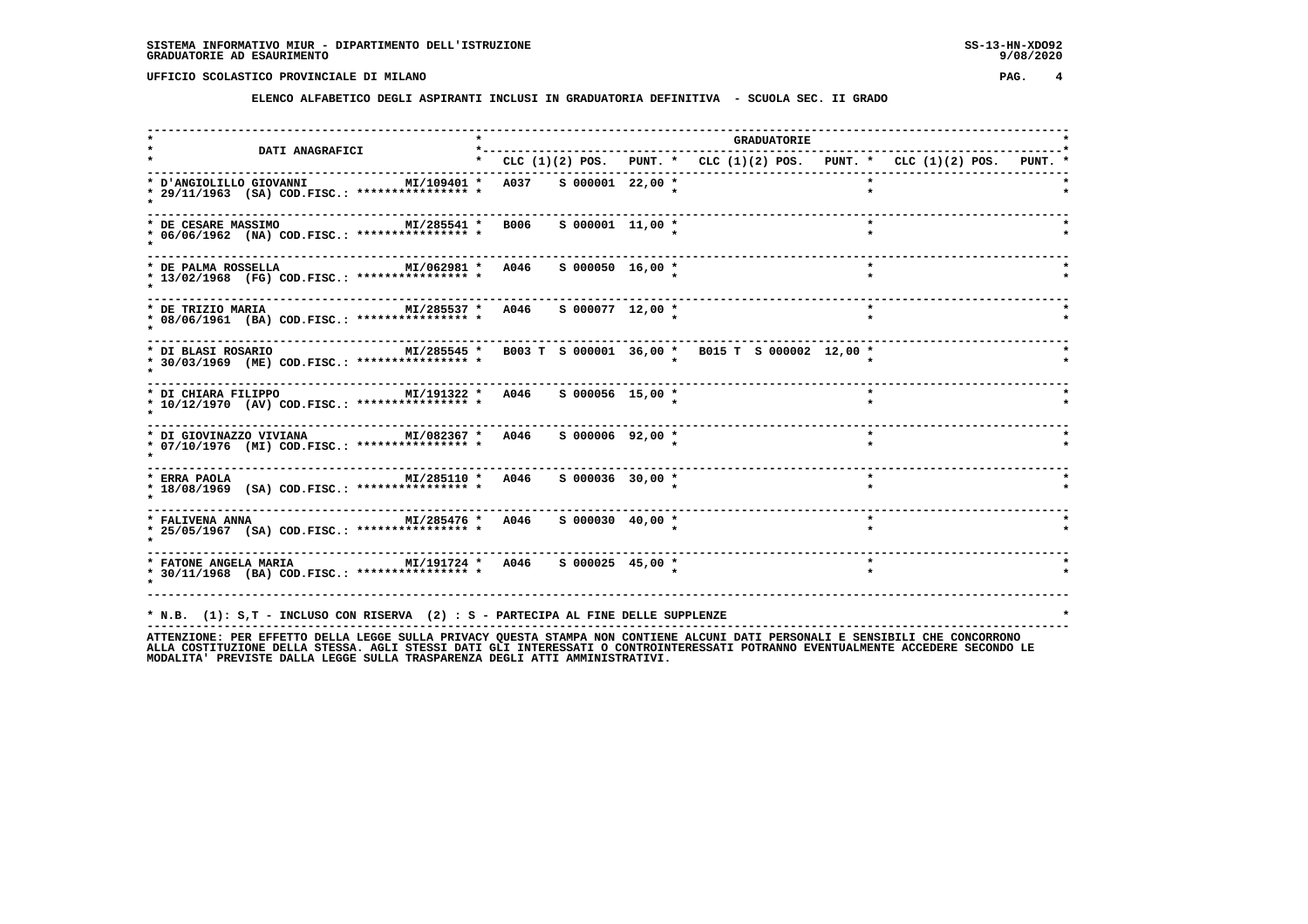**ELENCO ALFABETICO DEGLI ASPIRANTI INCLUSI IN GRADUATORIA DEFINITIVA - SCUOLA SEC. II GRADO**

| DATI ANAGRAFICI                                                                                                           |                                   |  | <b>GRADUATORIE</b> |         |                                                                           |  |
|---------------------------------------------------------------------------------------------------------------------------|-----------------------------------|--|--------------------|---------|---------------------------------------------------------------------------|--|
|                                                                                                                           |                                   |  |                    |         | * CLC (1)(2) POS. PUNT. * CLC (1)(2) POS. PUNT. * CLC (1)(2) POS. PUNT. * |  |
| * FATTORI ALESSANDRO<br>* 13/06/1976 (PD) COD.FISC.: **************** *                                                   | MI/111774 * A046 S 000018 58,00 * |  |                    |         |                                                                           |  |
| MI/059673 * A019 000001 17,00 *<br>* FEDELI ANGELA<br>* 16/09/1967 (MI) COD.FISC.: **************** *                     |                                   |  |                    | $\star$ |                                                                           |  |
| * FILIPPINI GIOVANNA<br>* 08/07/1961 (MI) COD.FISC.: *************** *                                                    | MI/032265 * A046 S 000007 74,00 * |  |                    | $\star$ |                                                                           |  |
| MI/062173 * A046<br>* FIORILLO ANNA<br>* 01/04/1963 (NA) COD.FISC.: **************** *                                    | S 000020 52,00 *                  |  |                    | $\star$ |                                                                           |  |
| ---------------------------<br>MI/285469 * A046<br>* FRAGOMELE TIZIANA<br>* 23/12/1965 (NA) COD.FISC.: **************** * | $S$ 000065 14,00 $*$              |  |                    | $\star$ |                                                                           |  |
| * FROIO CARMEN ANGELA MARI MI/059232 * A046 S 000029 40,00 *<br>* 02/12/1970 (MI) COD.FISC.: **************** *           |                                   |  |                    | $\star$ |                                                                           |  |
| * FRONGILLO ANTONELLA $M1/285417$ * A046 S 000051 16,00 *<br>* 09/06/1974 (AV) COD.FISC.: **************** *              |                                   |  |                    | $\star$ |                                                                           |  |
| * 04/12/1968 (RC) COD.FISC.: **************** *                                                                           |                                   |  |                    | $\star$ |                                                                           |  |
| .<br>* GAGLIARDO MARIA DANIELA MI/061563 * A046 000067 14,00 *<br>* 29/04/1973 (MI) COD.FISC.: **************** *         |                                   |  |                    | $\star$ |                                                                           |  |
| * 26/09/1968 (BN) COD.FISC.: **************** *                                                                           |                                   |  |                    | $\star$ |                                                                           |  |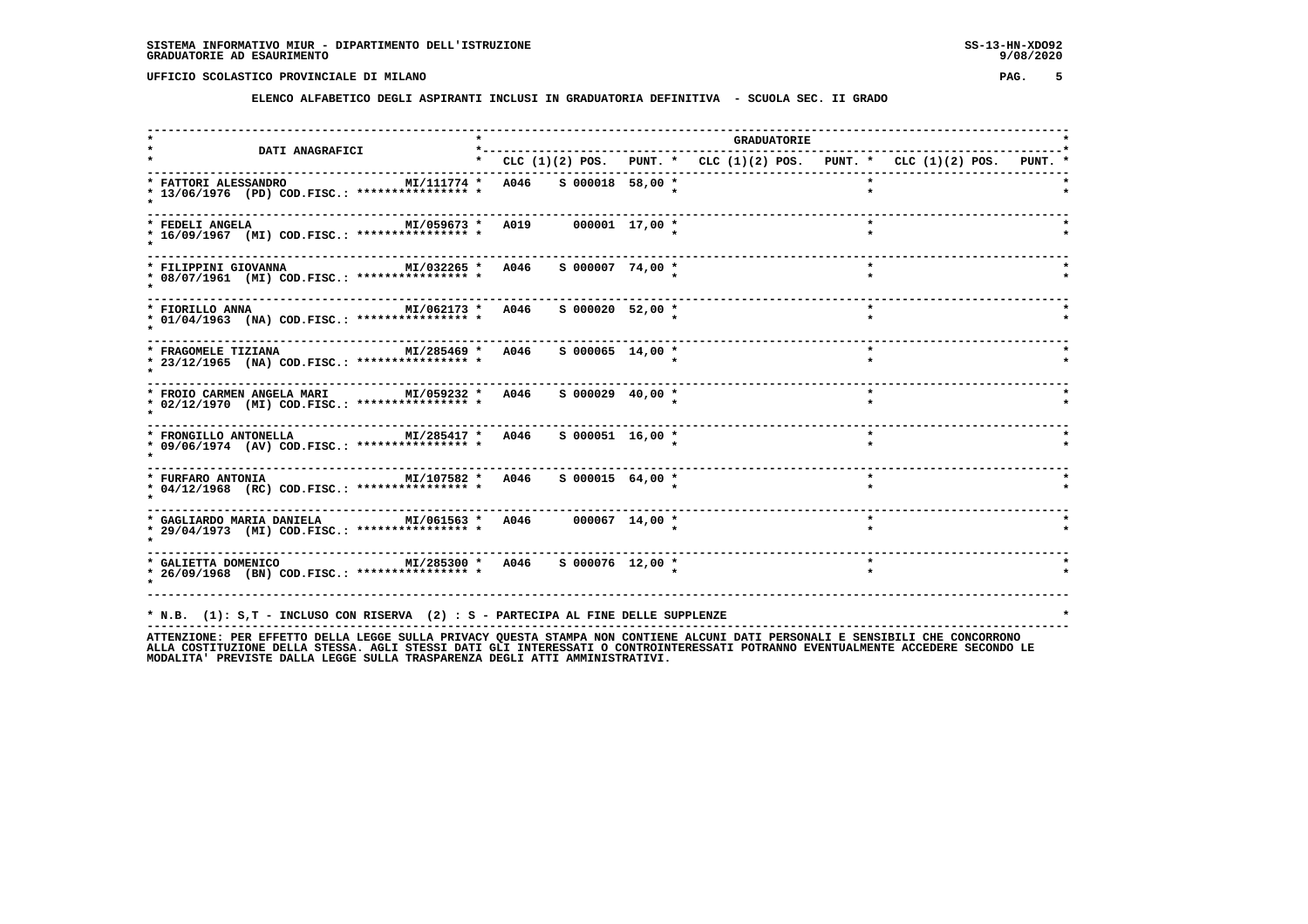**ELENCO ALFABETICO DEGLI ASPIRANTI INCLUSI IN GRADUATORIA DEFINITIVA - SCUOLA SEC. II GRADO**

| <b>DATI ANAGRAFICI</b>                                                                                              |                                                                               |  |  | <b>GRADUATORIE</b> |         |  |  |  |
|---------------------------------------------------------------------------------------------------------------------|-------------------------------------------------------------------------------|--|--|--------------------|---------|--|--|--|
|                                                                                                                     | * CLC $(1)(2)$ POS. PUNT. * CLC $(1)(2)$ POS. PUNT. * CLC $(1)(2)$ POS. PUNT. |  |  |                    |         |  |  |  |
| * GANGEMI TOMMASO<br>* 21/04/1964 (RC) COD.FISC.: **************** *                                                | MI/109706 * B015 000001 28,00 *                                               |  |  |                    |         |  |  |  |
| MI/074071 * A046 S 000057 15,00 *<br>* GENTILE SABRINA<br>* 08/01/1973 (CZ) COD.FISC.: **************** *           |                                                                               |  |  |                    | $\star$ |  |  |  |
| MI/285153 * A046 S 000047 18,00 *<br>* GERMALLI RAFFAELA<br>* 28/03/1964 (NA) COD.FISC.: **************** *         |                                                                               |  |  |                    | $\star$ |  |  |  |
| MI/110003 * A009<br>* GIAGHEDDU GIULIANO<br>* 30/06/1974 (SS) COD.FISC.: **************** *                         | S 000001 70,00 *                                                              |  |  |                    | $\star$ |  |  |  |
| MI/108602 * A046<br>* GIORGETTI DANIELA<br>* 19/05/1975 (MI) COD.FISC.: **************** *                          | $S$ 000005 100,00 $*$                                                         |  |  |                    | $\star$ |  |  |  |
| MI/285563 * A046<br>* GIUFFRIDA ANTONIO<br>* 13/11/1971 (SR) COD.FISC.: **************** *                          | S 000073 13,00 *                                                              |  |  |                    | $\star$ |  |  |  |
| $MI/285219 * A046$ S 000010 70,00 *<br>* GIUGNO IMMACOLATA<br>* 18/02/1964 (RC) COD.FISC.: **************** *       |                                                                               |  |  |                    | $\star$ |  |  |  |
| MI/235508 * B014 T 000008 12,00 *<br>* GIUNTA LUCIA MARIA<br>* 01/10/1974 (VA) COD.FISC.: **************** *        |                                                                               |  |  |                    | $\star$ |  |  |  |
| * 24/10/1964 (EE) COD.FISC.: **************** *                                                                     |                                                                               |  |  |                    | $\star$ |  |  |  |
| * GRANATA FRANCESCO METALL MITS 285552 * A066 T S 000003 13,00 *<br>* 06/12/1970 (NA) COD.FISC.: **************** * |                                                                               |  |  |                    | $\star$ |  |  |  |
| * N.B. (1): S,T - INCLUSO CON RISERVA (2) : S - PARTECIPA AL FINE DELLE SUPPLENZE                                   |                                                                               |  |  |                    |         |  |  |  |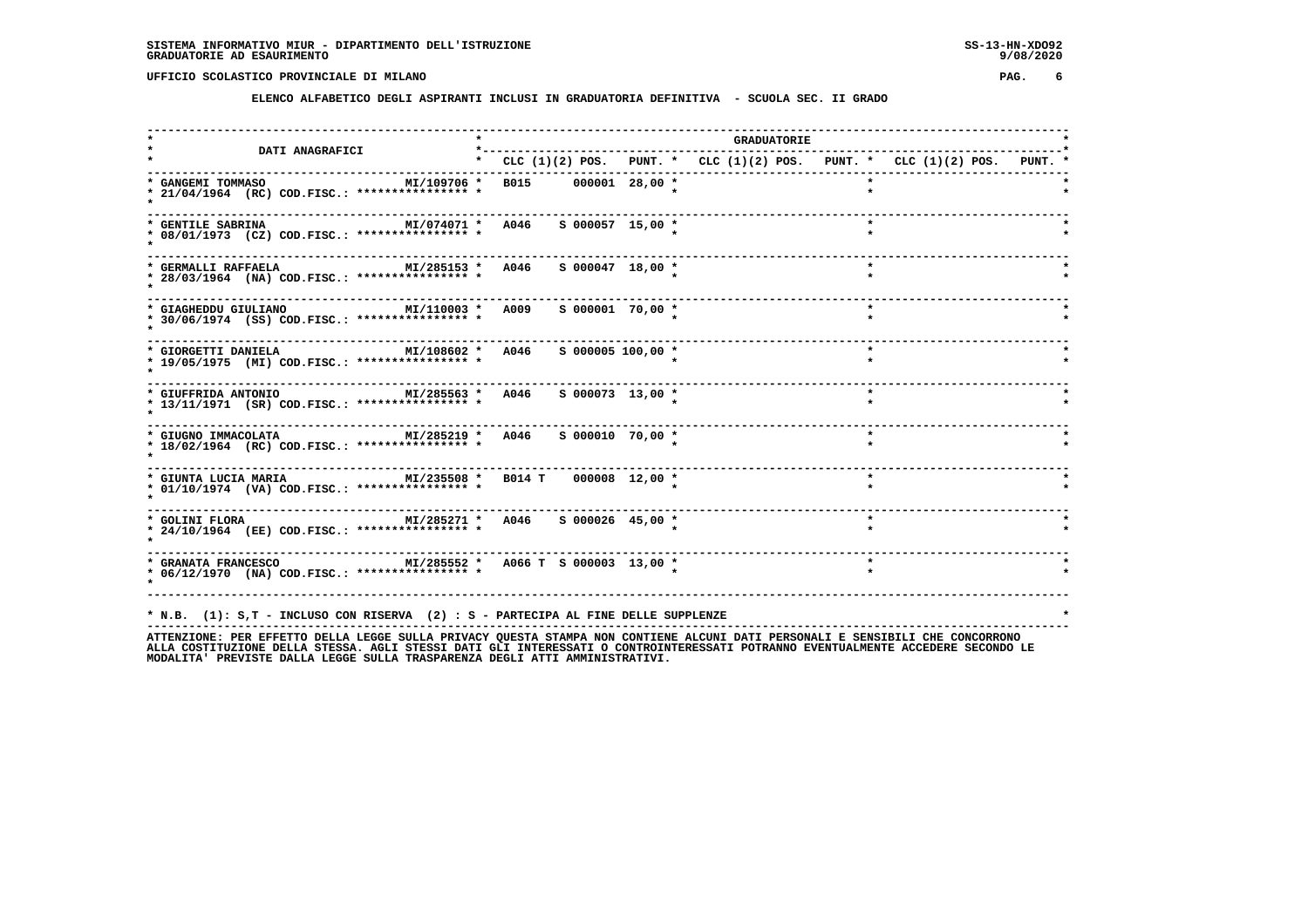**ELENCO ALFABETICO DEGLI ASPIRANTI INCLUSI IN GRADUATORIA DEFINITIVA - SCUOLA SEC. II GRADO**

| DATI ANAGRAFICI                                                                                                                            | *---------                                                                |  | <b>GRADUATORIE</b> |         |         |  |  |
|--------------------------------------------------------------------------------------------------------------------------------------------|---------------------------------------------------------------------------|--|--------------------|---------|---------|--|--|
|                                                                                                                                            | * CLC (1)(2) POS. PUNT. * CLC (1)(2) POS. PUNT. * CLC (1)(2) POS. PUNT. * |  |                    |         |         |  |  |
| * GRECO GUGLIELMO<br>* 30/09/1956 (LE) COD.FISC.: **************** *                                                                       | MI/074095 * A046 000049 16,00 *                                           |  |                    |         |         |  |  |
| * IERVOLINO NOEMI<br>* 03/05/1995 (NA) COD.FISC.: **************** *                                                                       | MI/285554 * B020 T S 000002 14,00 *                                       |  |                    | $\star$ |         |  |  |
| * IMPROTA MARGHERITA<br>* 28/12/1972 (NA) COD.FISC.: **************** *                                                                    | MI/059233 * A046 S 000069 13,00 *                                         |  |                    |         | $\star$ |  |  |
| MI/285117 * A046<br>* LAURIA ANGELO<br>* 30/07/1973 (AG) COD.FISC.: *************** *                                                      | S 000046 18,00 *                                                          |  |                    |         | $\star$ |  |  |
| MI/285518 * A046 S 000048 18,00 *<br>* LOPRESTI MARIAELENA<br>* 03/03/1974 (AG) COD.FISC.: **************** *                              |                                                                           |  |                    |         | $\star$ |  |  |
| * MAGISTRO CARLO<br>* 09/08/1994 (ME) COD.FISC.: *************** * B017 T S 000001 11,00 * B014 T S 000006 23,00 * B015 T S 000003 11,00 * |                                                                           |  |                    |         |         |  |  |
| MI/285555 * B014 T S 000001 45,00 *<br>* MAGISTRO GIULIA<br>* 17/06/1990 (ME) COD.FISC.: **************** *                                |                                                                           |  |                    |         |         |  |  |
| * MALFITANO GERARDO DOMENICO MI/285149 * A046 S 000016 64,00 *<br>* 25/03/1965 (CT) COD.FISC.: **************** *                          |                                                                           |  |                    |         | $\star$ |  |  |
| * MARASCO LORENZO ANDREA MI/274104 * B014 T S 000007 20,00 *<br>* 26/02/1976 (KR) COD.FISC.: **************** *                            |                                                                           |  |                    |         | $\star$ |  |  |
| * METRANGOLO ETTORE MI/285159 * A046 S 000034 38,00 *<br>* 04/03/1966 (LE) COD.FISC.: **************** *                                   |                                                                           |  |                    |         | $\star$ |  |  |
| * N.B. (1): S,T - INCLUSO CON RISERVA (2) : S - PARTECIPA AL FINE DELLE SUPPLENZE                                                          |                                                                           |  |                    |         |         |  |  |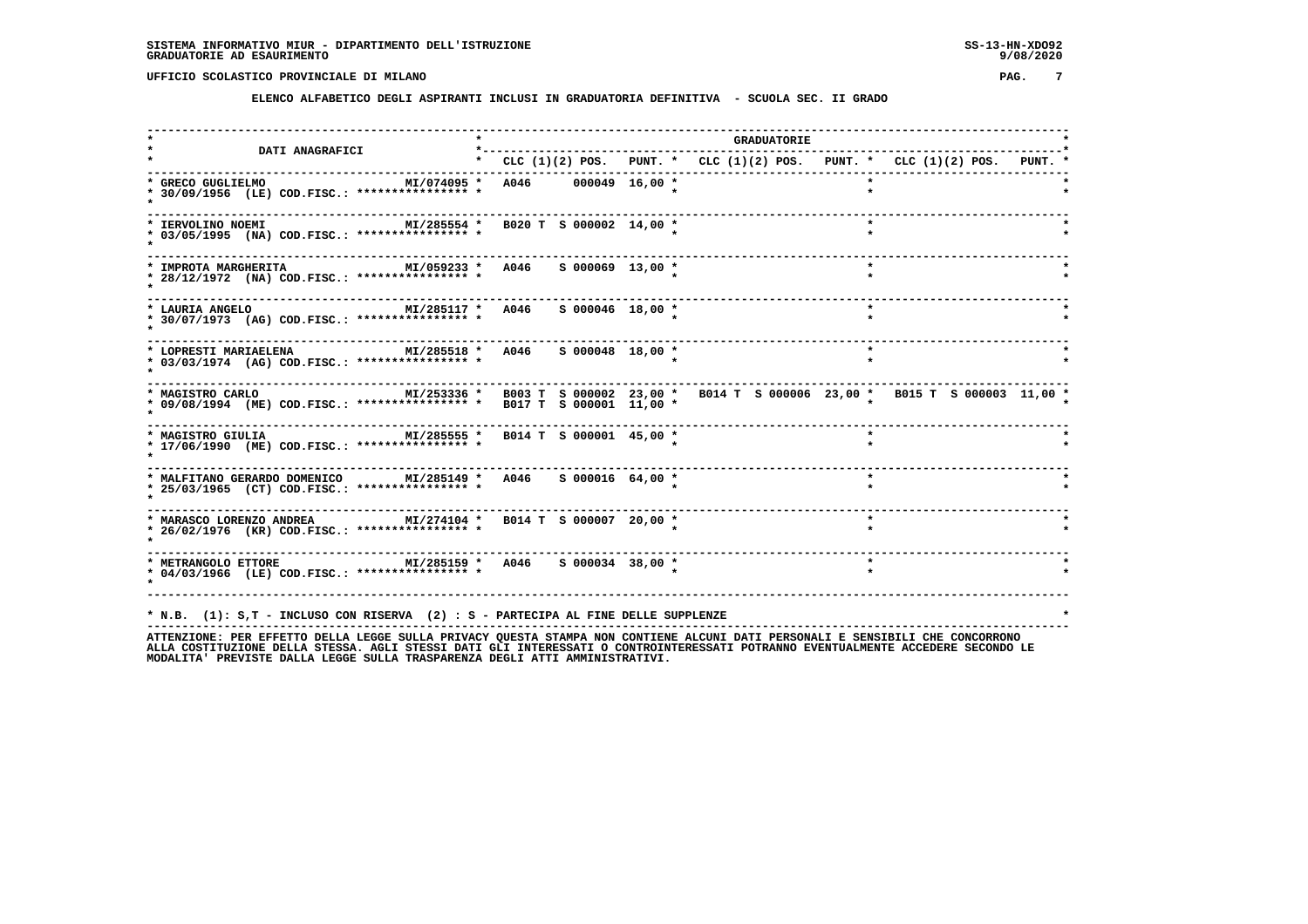**ELENCO ALFABETICO DEGLI ASPIRANTI INCLUSI IN GRADUATORIA DEFINITIVA - SCUOLA SEC. II GRADO**

| <b>DATI ANAGRAFICI</b>                                                                                                             |                                                                           |                   |  | <b>GRADUATORIE</b> |         |  |  |
|------------------------------------------------------------------------------------------------------------------------------------|---------------------------------------------------------------------------|-------------------|--|--------------------|---------|--|--|
|                                                                                                                                    | * CLC (1)(2) POS. PUNT. * CLC (1)(2) POS. PUNT. * CLC (1)(2) POS. PUNT. * |                   |  |                    |         |  |  |
| * MONACO ROSARIO<br>MI/265339 * A066 T 000002 47,00 *<br>* 06/03/1971 (NA) COD.FISC.: **************** *                           |                                                                           |                   |  |                    |         |  |  |
| MI/110327 * A046 S 000009 70,00 *<br>* MOZZINI FIORENZA<br>* 20/11/1970 (MN) COD.FISC.: **************** *                         |                                                                           |                   |  |                    | $\star$ |  |  |
| MI/063859 * A046 S 000074 13,00 *<br>* MUSCARNERA PIERO<br>* 25/03/1965 (AG) COD.FISC.: **************** *                         |                                                                           |                   |  |                    | $\star$ |  |  |
| * PALMIERI MARCO<br>* 26/03/1993 (NA) COD.FISC.: *************** *                                                                 | MI/326510 * B014 T 000009 11,00 *                                         |                   |  |                    | $\star$ |  |  |
| --------------------------<br>MI/074074 * A046<br>* PANZARELLA EMMA<br>* 27/10/1971 (CZ) COD.FISC.: **************** *             |                                                                           | S 000001 140,00 * |  |                    | $\star$ |  |  |
| $MI/285533 * A031$ 000001 15,00 *<br>* PAONESSA AMALIA<br>* 12/10/1969 (CZ) COD.FISC.: **************** *                          |                                                                           |                   |  |                    | $\star$ |  |  |
| * PARISI ANNACARMEN MI/279649 * B019 T S 000001 29,00 *<br>* 17/04/1995 (NA) COD.FISC.: **************** *                         |                                                                           |                   |  |                    | $\star$ |  |  |
| * 22/05/1964 (NA) COD.FISC.: **************** *                                                                                    |                                                                           |                   |  |                    | $\star$ |  |  |
| * PASSANNANTI MARIA LUISA             MI/285437 *   A046     S 000043   21,00 *<br>* 27/06/1966 (SA) COD.FISC.: **************** * |                                                                           |                   |  |                    | $\star$ |  |  |
| * PERTOSA MARIA $M1/062427$ * A046 S 000070 13,00 *<br>* 23/04/1964 (FG) COD.FISC.: **************** *                             |                                                                           |                   |  |                    | $\star$ |  |  |
| * N.B. (1): S,T - INCLUSO CON RISERVA (2) : S - PARTECIPA AL FINE DELLE SUPPLENZE                                                  |                                                                           |                   |  |                    |         |  |  |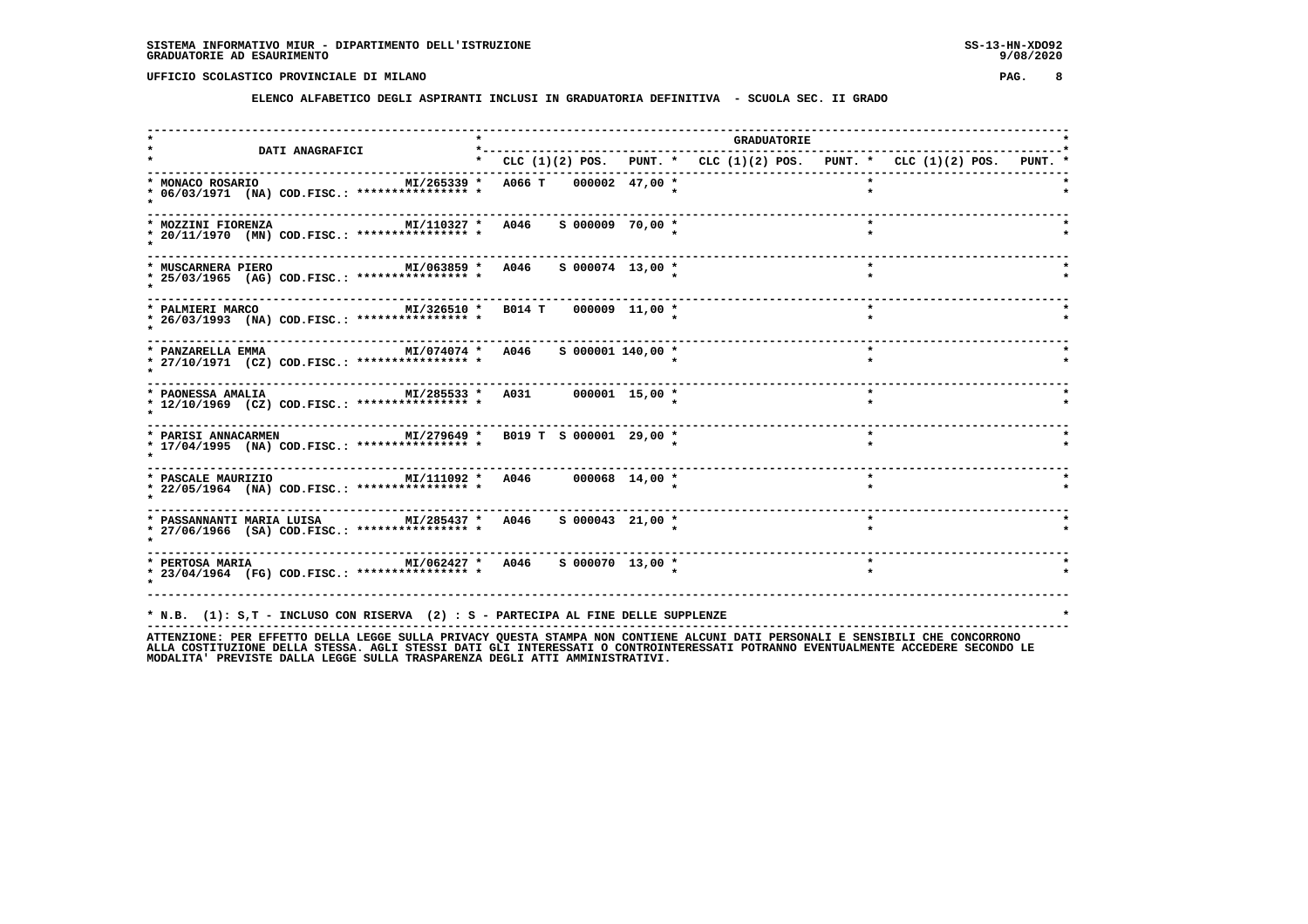**ELENCO ALFABETICO DEGLI ASPIRANTI INCLUSI IN GRADUATORIA DEFINITIVA - SCUOLA SEC. II GRADO**

| <b>DATI ANAGRAFICI</b>                                                                                                                     | *------------------------------- |  | <b>GRADUATORIE</b>                                                                                                            |
|--------------------------------------------------------------------------------------------------------------------------------------------|----------------------------------|--|-------------------------------------------------------------------------------------------------------------------------------|
|                                                                                                                                            |                                  |  | * CLC $(1)(2)$ POS. PUNT. * CLC $(1)(2)$ POS. PUNT. * CLC $(1)(2)$ POS. PUNT. *                                               |
| MI/285472 *<br>* PESCITELLI OLGA<br>* 25/04/1971 (BN) COD.FISC.: **************** *                                                        | A046 S 000040 22,00 *            |  |                                                                                                                               |
| MI/285473 *<br>* PETRIGLIERI GIOVANNI<br>* 15/07/1954 (CT) COD.FISC.: **************** *                                                   | A046<br>$S$ 000066 14,00 $*$     |  |                                                                                                                               |
| MI/285524 * A046<br>* PULICE AMALIA<br>* 07/01/1968 (CS) COD.FISC.: **************** *                                                     | $S$ 000063 14,00 $*$             |  |                                                                                                                               |
| MI/285525 * A046<br>* PULLANO MARIA<br>* 08/12/1969 (NA) COD.FISC.: **************** *                                                     | $S$ 000041 22,00 $*$             |  | $\star$                                                                                                                       |
| * RAPISARDA MARIO LEONARDO MI/285560 * A046 S 000079 11,00 *<br>* 24/10/1968 (CT) COD.FISC.: **************** *                            |                                  |  | $\star$                                                                                                                       |
| MI/066383 * A046<br>* RAUSA GIOVANNI<br>* 26/01/1962 (LE) COD.FISC.: **************** *                                                    | $S$ 000061 15,00 $*$             |  | $\star$                                                                                                                       |
| MI/285121 * A046<br>* RENNA GIUSEPPA<br>* 16/11/1968 (CT) COD.FISC.: *************** *                                                     | $S$ 000045 20,00 *               |  | $\star$                                                                                                                       |
| ---------------------------------<br>MI/068774 * A046<br>* RIBBIO MARIA ELENA<br>* 25/08/1969 (NA) COD.FISC.: *************** *            | $S$ 000055 15,00 $*$             |  | $\star$                                                                                                                       |
| MI/285131 * A046<br>* RIGGI ANGELA<br>* 28/09/1970 (RA) COD.FISC.: **************** *                                                      |                                  |  | S 000032 39,00 * A047 S 000001 14,00 *                                                                                        |
| --------------------<br>MI/285101 * A046 S 000058 15,00 *<br>* RUNDO FIORENZA ANTONELLA<br>* 27/10/1966 (EN) COD.FISC.: **************** * |                                  |  |                                                                                                                               |
| * N.B. (1): S,T - INCLUSO CON RISERVA (2) : S - PARTECIPA AL FINE DELLE SUPPLENZE                                                          |                                  |  | ATTENZIONE: PER EFFETTO DELLA LEGGE SULLA PRIVACY QUESTA STAMPA NON CONTIENE ALCUNI DATI PERSONALI E SENSIBILI CHE CONCORRONO |

ATTENZIONE: PER EFFETTO DELLA LEGGE SULLA PRIVACY QUESTA STAMPA NON CONTIENE ALCUNI DATI PERSONALI E SENSIBILI CHE CONCORRONO<br>ALLA COSTITUZIONE DELLA STESSA, AGLI STESSI DATI GLI INTERESSATI O CONTROINTERESSATI POTRANNO EV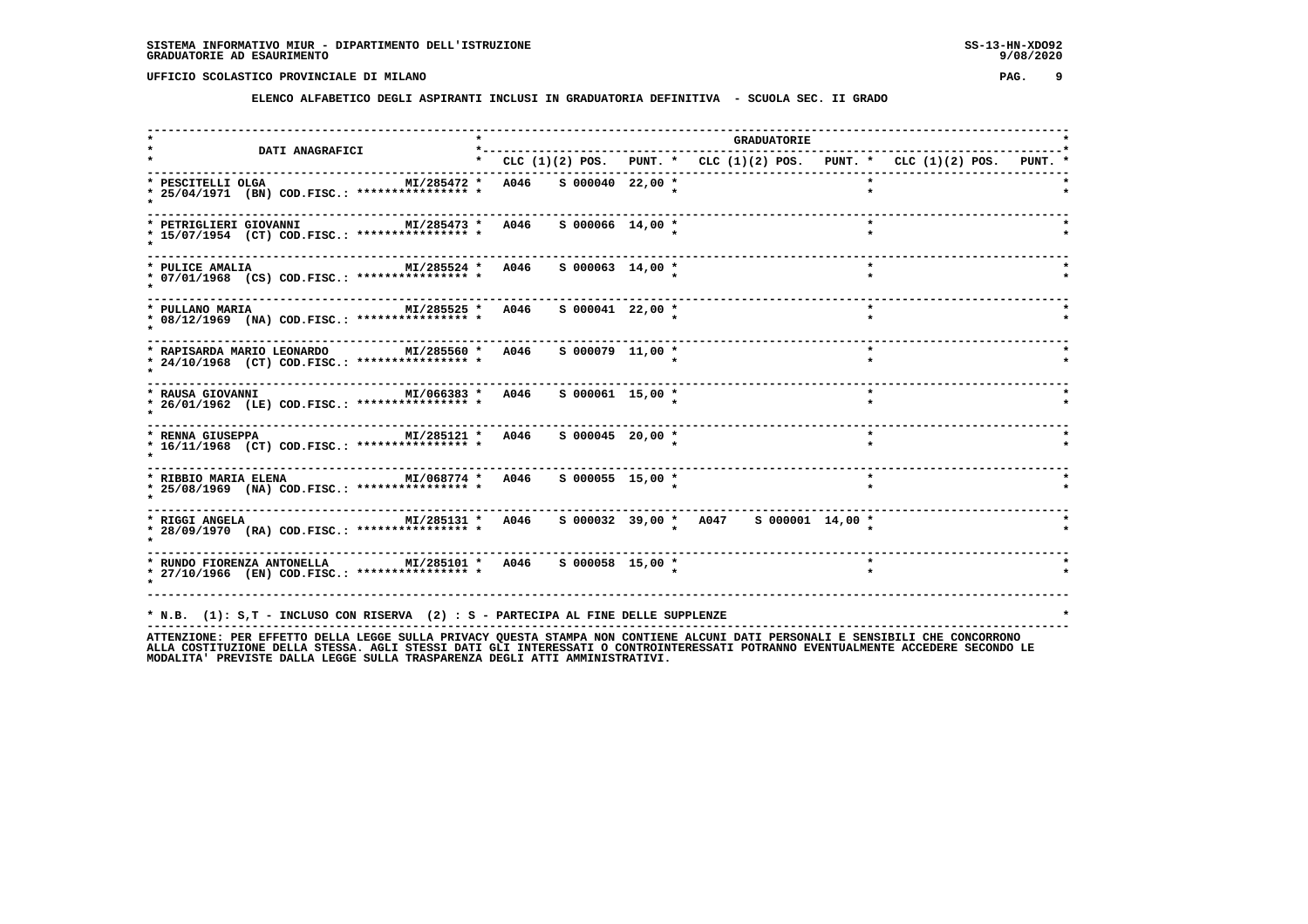**ELENCO ALFABETICO DEGLI ASPIRANTI INCLUSI IN GRADUATORIA DEFINITIVA - SCUOLA SEC. II GRADO**

| <b>DATI ANAGRAFICI</b>                                                                                                              |  |  |  |                                                                           | <b>GRADUATORIE</b> |         |                |  |  |
|-------------------------------------------------------------------------------------------------------------------------------------|--|--|--|---------------------------------------------------------------------------|--------------------|---------|----------------|--|--|
|                                                                                                                                     |  |  |  | * CLC (1)(2) POS. PUNT. * CLC (1)(2) POS. PUNT. * CLC (1)(2) POS. PUNT. * |                    |         |                |  |  |
| MI/144041 * A012 S S 000001 12,00 *<br>* RUSSO ANTONELLA<br>* 01/11/1968 (NA) COD.FISC.: **************** *                         |  |  |  |                                                                           |                    |         |                |  |  |
| MI/063249 * A046 S 000037 29,00 *<br>* SACCO MIRYAM CLAUDIA<br>* 11/08/1970 (LC) COD.FISC.: **************** *                      |  |  |  |                                                                           |                    | $\star$ |                |  |  |
| MI/285242 * A046 S 000003 117,00 *<br>* SCALISE ROSA<br>* 25/11/1971 (CZ) COD.FISC.: **************** *                             |  |  |  |                                                                           |                    | $\star$ |                |  |  |
| MI/277976 * B014 T S 000002 38,00 *<br>* SCARANO TAMMARO<br>* 31/08/1988 (NA) COD.FISC.: **************** *                         |  |  |  |                                                                           |                    | $\star$ |                |  |  |
| MI/285559 * A046 S 000028 42,00 *<br>* SCHIOPPA VALERIA<br>* 18/07/1974 (CE) COD.FISC.: **************** *                          |  |  |  |                                                                           |                    | $\star$ |                |  |  |
| MI/106999 * A066 000001 69,00 *<br>* SCIALABBA MAURO<br>* 17/12/1968 (PA) COD.FISC.: **************** *                             |  |  |  |                                                                           |                    | $\star$ |                |  |  |
| * SEMERARO MARIA CRISTINA $M1/271095$ * A046 T S 000014 65,00 *<br>* 23/01/1979 (BA) COD.FISC.: **************** *                  |  |  |  |                                                                           |                    | $\star$ |                |  |  |
| * SIANO GENNARO <b>MI/285496 * B020 T S 000001 48,00 *</b><br>* 16/08/1991 (NA) COD.FISC.: **************** *                       |  |  |  |                                                                           |                    |         |                |  |  |
| ----------------<br>* SICILIA SABRINA STEFANIA MI/285405 * A046 S 000022 46,00 *<br>* 16/10/1971 (CZ) COD.FISC.: **************** * |  |  |  |                                                                           |                    | $\star$ |                |  |  |
| * 10/04/1971 (EE) COD.FISC.: **************** *                                                                                     |  |  |  |                                                                           |                    |         |                |  |  |
| * N.B. (1): S,T - INCLUSO CON RISERVA (2) : S - PARTECIPA AL FINE DELLE SUPPLENZE                                                   |  |  |  |                                                                           |                    |         | $\overline{a}$ |  |  |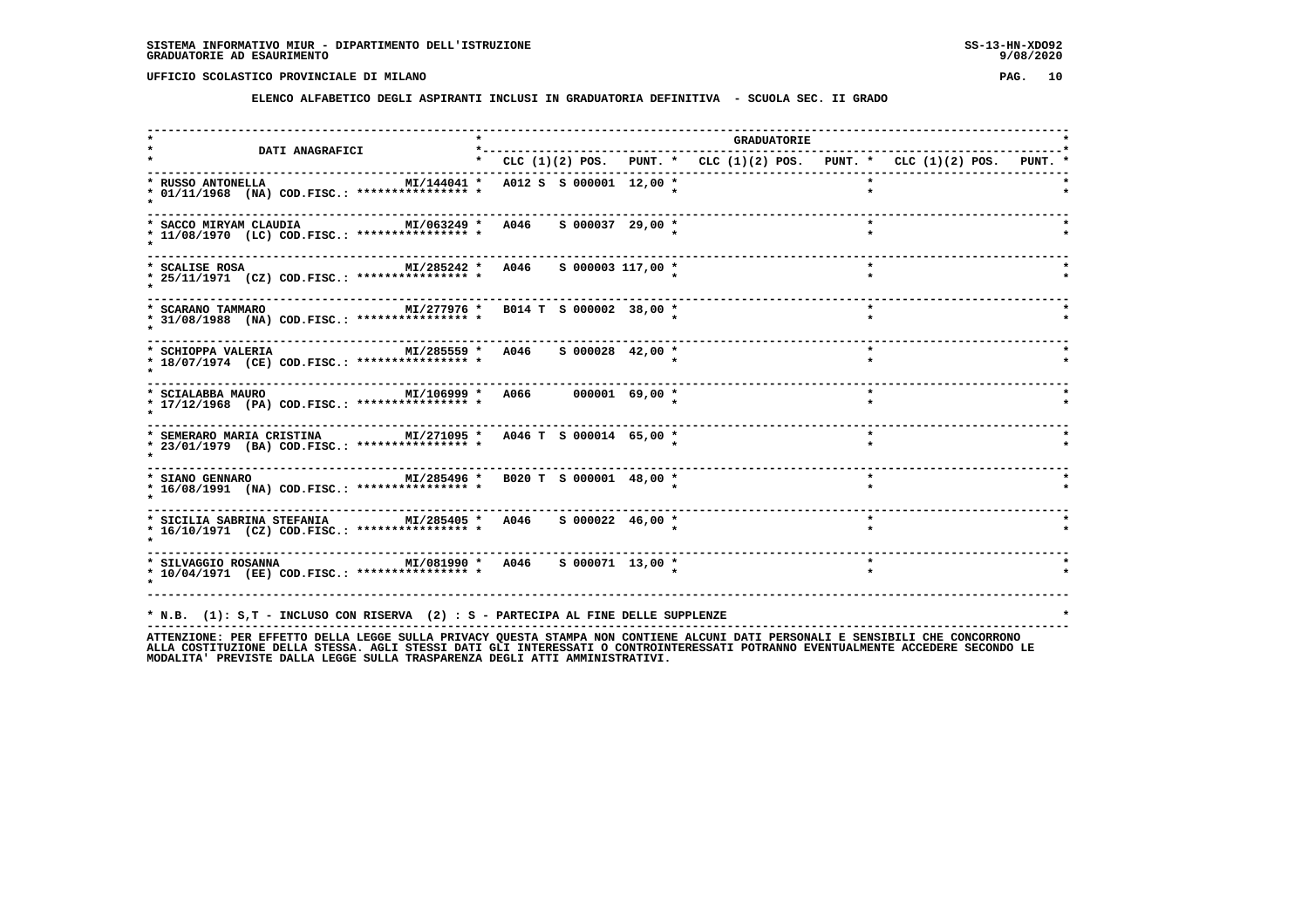**ELENCO ALFABETICO DEGLI ASPIRANTI INCLUSI IN GRADUATORIA DEFINITIVA - SCUOLA SEC. II GRADO**

| <b>DATI ANAGRAFICI</b>                                                                                        | *---------- |  |  |                                                                               | <b>GRADUATORIE</b> |         |  |  |  |
|---------------------------------------------------------------------------------------------------------------|-------------|--|--|-------------------------------------------------------------------------------|--------------------|---------|--|--|--|
|                                                                                                               |             |  |  | * CLC $(1)(2)$ POS. PUNT. * CLC $(1)(2)$ POS. PUNT. * CLC $(1)(2)$ POS. PUNT. |                    |         |  |  |  |
| MI/191758 * A046 S 000021 49,00 *<br>* SINISCALCO ROBERTO<br>* 12/01/1969 (SA) COD.FISC.: **************** *  |             |  |  |                                                                               |                    |         |  |  |  |
| MI/285317 * A046 S 000002 127,00 *<br>* SPIEZIA MARIANNA<br>* 09/04/1969 (NA) COD.FISC.: **************** *   |             |  |  |                                                                               |                    |         |  |  |  |
| MI/285339 * A046 S 000078 11,00 *<br>* SPINA ANTONIO<br>* 14/10/1971 (CB) COD.FISC.: **************** *       |             |  |  |                                                                               |                    | $\star$ |  |  |  |
| MI/229205 * A046 S 000008 72,00 *<br>* STRANGES STEFANO<br>* 06/05/1967 (BA) COD.FISC.: **************** *    |             |  |  |                                                                               |                    | $\star$ |  |  |  |
| * TARTAGLIONE DOMENICO MI/278712 * B014 T S 000003 35,00 *<br>* 24/03/1990 (CS) COD.FISC.: **************** * |             |  |  |                                                                               |                    | $\star$ |  |  |  |
| * TENTARELLI ALESSANDRA MI/326508 * A046 S 000013 66,00 *<br>* 31/05/1973 (TE) COD.FISC.: **************** *  |             |  |  |                                                                               |                    | $\star$ |  |  |  |
| MI/285208 * A046 S 000035 33,00 *<br>* TROPIA CARLA LUCIA<br>* 13/12/1973 (CT) COD.FISC.: **************** *  |             |  |  |                                                                               |                    | $\star$ |  |  |  |
| * 22/11/1963 (SA) COD.FISC.: **************** *                                                               |             |  |  |                                                                               |                    | $\star$ |  |  |  |
| * 21/06/1969 (FI) COD.FISC.: **************** *                                                               |             |  |  |                                                                               |                    | $\star$ |  |  |  |
| * 14/11/1991 (NA) COD.FISC.: **************** *                                                               |             |  |  |                                                                               |                    |         |  |  |  |
|                                                                                                               |             |  |  |                                                                               |                    |         |  |  |  |
| * N.B. (1): S,T - INCLUSO CON RISERVA (2) : S - PARTECIPA AL FINE DELLE SUPPLENZE                             |             |  |  |                                                                               |                    |         |  |  |  |